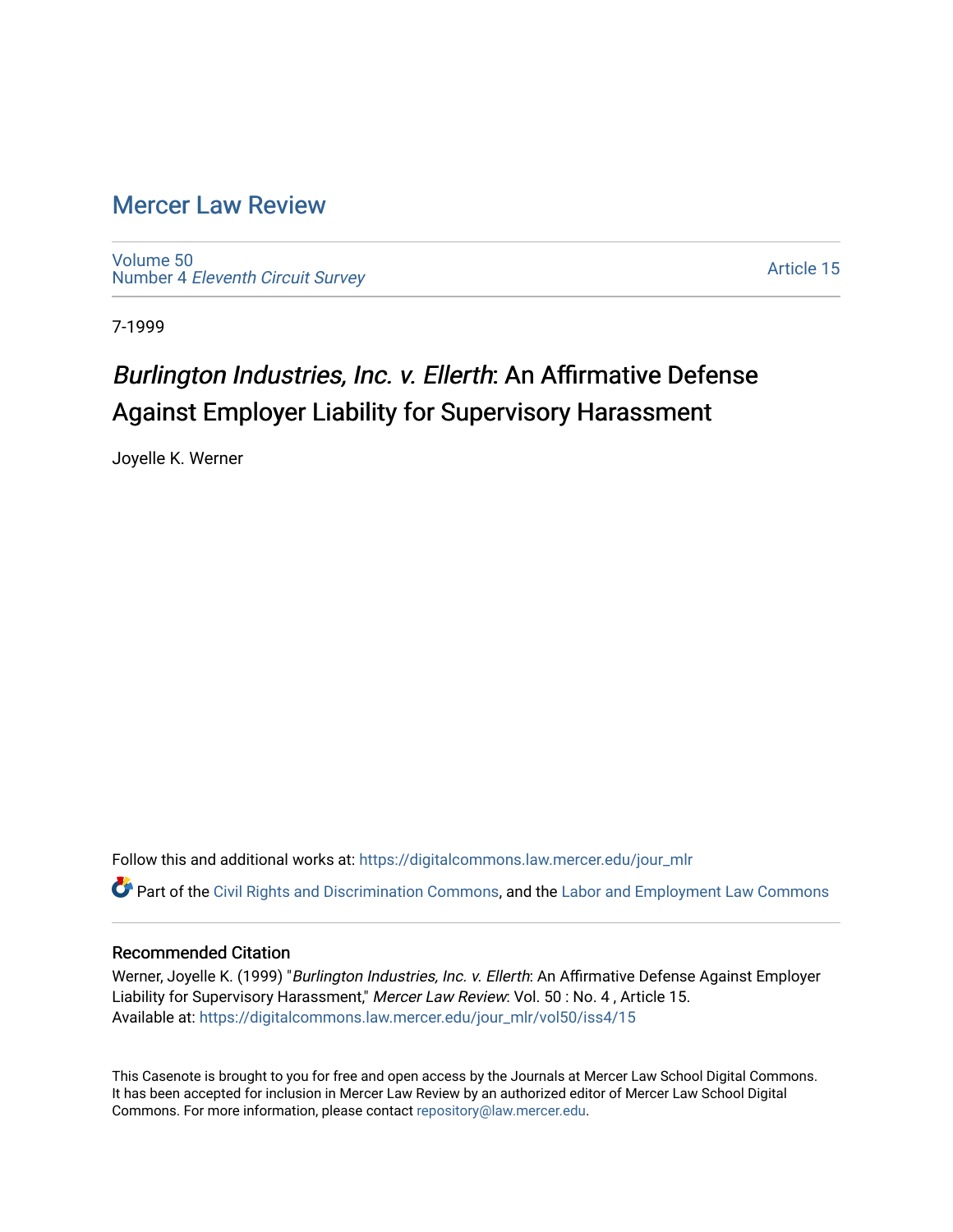# **Casenotes**

### *Burlington Industries, Inc. v. Ellerth:* **An Affirmative Defense Against Employer Liability for Supervisory Harassment**

In *Burlington Industries, Inc. v. Ellerth,'* the Supreme Court held that an employer is vicariously liable for its supervisor's harassment that creates a hostile work environment,<sup>2</sup> subject only to the affirmative defense that the employer "exercised reasonable care to prevent and correct" the harassment and that the "employee unreasonably failed to

<sup>1.</sup> **118** S. Ct. 2257 **(1998).** In a companion case, *Faragher v. City of Boca Raton,* 118 **S.** Ct. 2275, 2293-94 (1998), the Supreme Court held the City of Boca Raton vicariously liable for its supervisor's harassment and determined that the City was not allowed to assert the affirmative defense set forth **by** the Court because the City failed to effectively disseminate its sexual harassment policy. This casenote, which discusses the affirmative defense, focuses solely on *Burlington* because the Court determined that Burlington would have the opportunity to assert the affirmative defense on remand.

<sup>2.</sup> Courts recognize two forms of sexual harassment under Title VII: **(1)** quid pro quo, and (2) hostile environment. Ellerth v. Burlington Indus., Inc., **912** F. Supp. **1101, 1110 (N.D. Ill. 1996).** Quid pro quo sexual harassment occurs when a supervisor "conditions tangible employment benefits on submission to sexual demands." *Id.* Hostile environment harassment "unreasonably interfer[es] with [the] individual's work performance or creat[es] an intimidating, hostile or offensive working environment." *Id.* (quoting Meritor Say. Bank v. Vinson, **477 U.S. 57, 65 (1986)).** This casenote focuses solely on hostile environment sexual harassment created **by** a supervisor.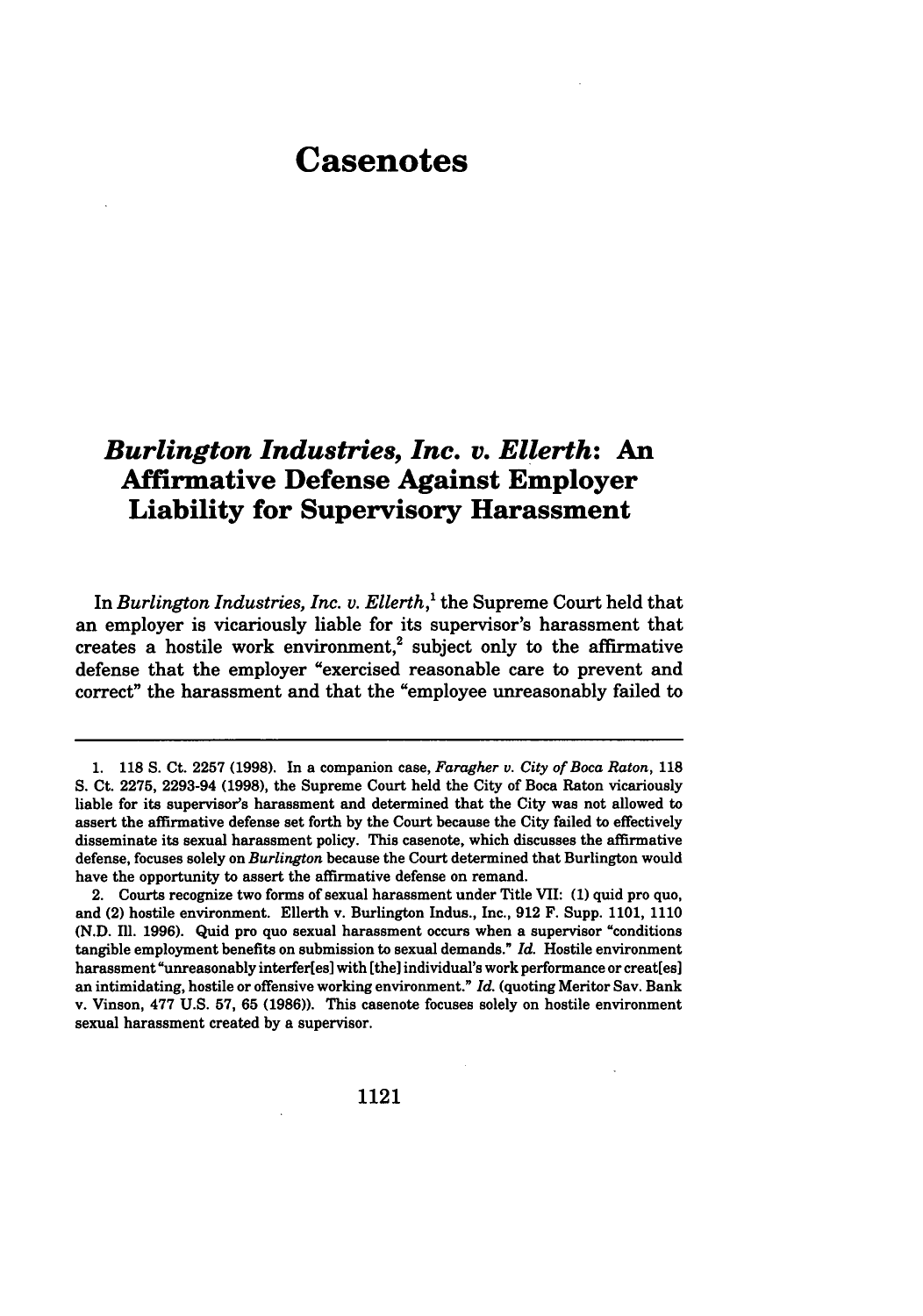take advantage" of the employer's remedial procedure or corrective opportunities offered after the fact.<sup>3</sup>

#### I. FACTUAL BACKGROUND

In **1993** Kimberly Ellerth ("Ellerth") began working for Burlington Industries, Inc. ("Burlington") as a merchandising assistant for the Chicago office. Ellerth's immediate supervisor was Mary Strenk Fitzgerald ("Fitzgerald"), and Fitzgerald's supervisor was Theodore Slowik ("Slowik"). As merchandising assistant, Ellerth spoke with Slowik on the phone, on average, once per week. She also traveled to training-related sessions where she would see Slowik. Ellerth received a promotion to the position of sales representative in February 1994. Her new immediate supervisor was Patrick Lawrence, and his supervisor was Slowik.<sup>4</sup>

During her employment, Ellerth endured numerous occasions of harassment from Slowik.<sup>5</sup> He told "offensive" jokes<sup>6</sup> in her presence, commented on her legs repeatedly,' and touched her knee during a lunch meeting.<sup>8</sup> During one conversation, Slowik commented, "[y]ou know, Kim, I could make your life very hard or very easy at Burlington."9 Ellerth interpreted this comment to mean that Slowik would cause problems for her at Burlington if she did not have sex with him.<sup>10</sup> While sitting in Ellerth's office making phone calls, Slowik told her, "[i]t's nice to have my butt where your butt was, Kim."<sup>11</sup> On another occasion, Ellerth contacted Slowik to get permission to do a favor for a customer, to which Slowik replied, **"I** don't have time for you right now, Kim, unless you're telling me—unless you want to tell me what you are wearing." $12$  Ellerth called Slowik again to try to get permission, and

12. *Id.* at 1108-09.

**<sup>3. 118</sup>** S. Ct. at 2270.

<sup>4. 912</sup> F. Supp. at 1106.

*<sup>5.</sup> Id.* Ellerth claimed that Slowik's harassing conduct began during her preemployment interview and continued throughout her employment at Burlington. *Id.*

*<sup>6.</sup> Id.* at 1108. Ellerth could not remember the content of many of Slowik's jokes. However, she did remember that one joke involved a blonde, a limo, and sex. *Id.*

<sup>7.</sup> *Id.* at 1107-08. On one occasion, Slowik, Ellerth, and Angelo Brenna, Burlington's vice-president of international sales, were walking to the office when Slowik commented that Ellerth had nice legs and then turned to Brenna and asked, "[wihat do you think, Angelo?" *Id.* at **1107.** During a phone conversation in 1994, Slowik stated that it "must be hard for a woman like you, Kim, to have a **job** like that-a woman with great legs." *Id.* at **1108.**

*<sup>8.</sup> Id.* at **1107.**

*<sup>9.</sup>* Id.

**<sup>10.</sup>** *Id.*

<sup>11.</sup> *Id.* at 1108.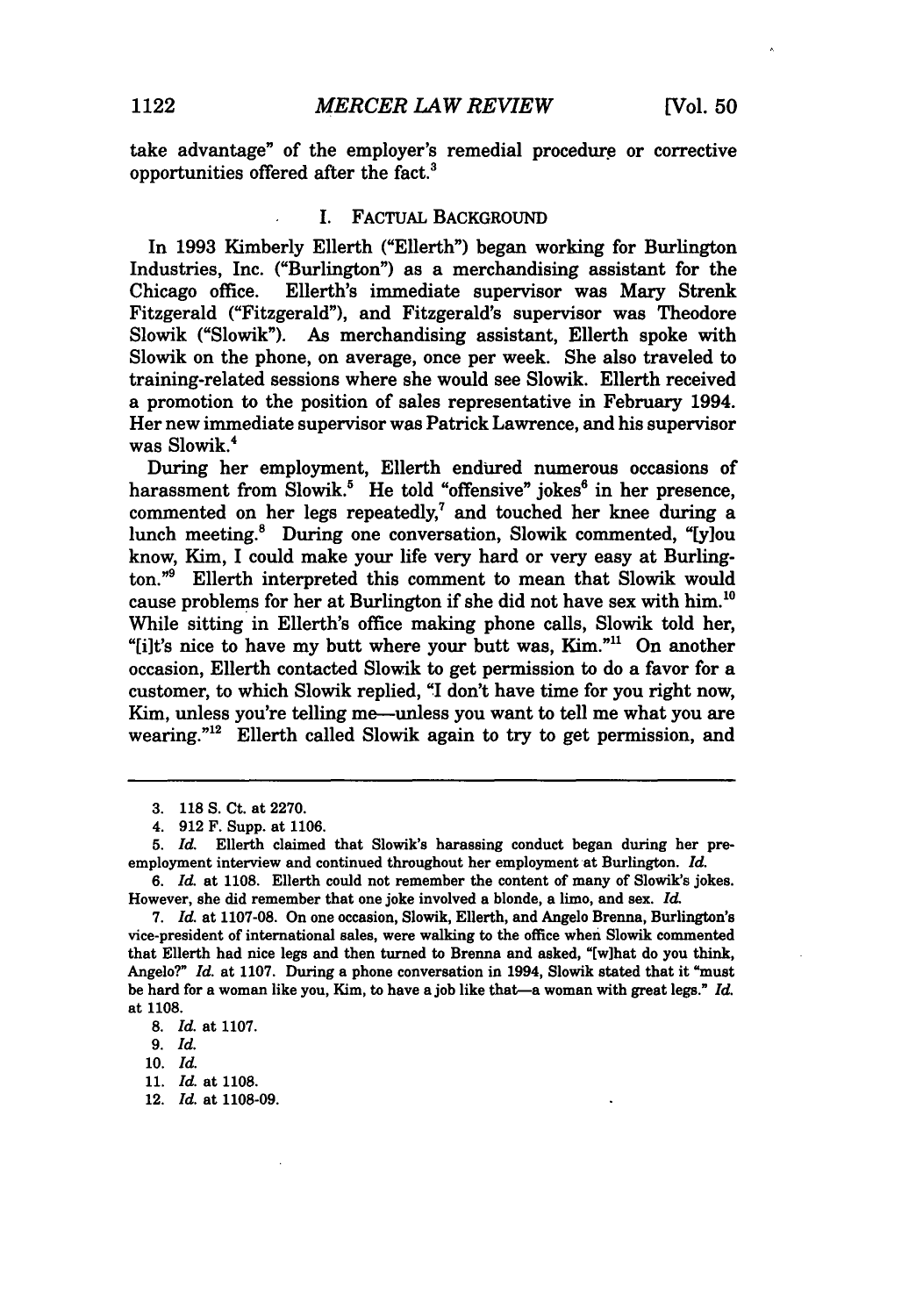Slowik refused her request but asked her if she was "wearing shorter skirts yet **...** because it would make [her] **job** a whole heck of a lot easier."<sup>13</sup>

Burlington had a policy against sexual harassment, which was included in the employee handbook.<sup>14</sup> Ellerth had read the policy in the handbook but did not report Slowik's harassing conduct to her supervisors. Her husband advised her against informing her supervisors about the conduct because he feared that she might lose her **job.'<sup>5</sup>** Ellerth claimed that she did complain to a few Burlington employees, but each denied<sup>16</sup> that Ellerth ever discussed Slowik's harassing conduct."

On May **31,** 1994, Ellerth informed her supervisor that she was quitting her **job** but did not mention Slowik's harassing conduct. In a June 21, 1994 letter, however, she did inform him that she had quit because of Slowik's harassment.<sup>18</sup> Ellerth filed a sexual harassment charge with the Illinois Department of Human Rights ("IDHR") and the Equal Employment Opportunity Commission **("EEOC").'9** In her charge, Ellerth claimed she felt she had to quit her **job** because Slowik's harassment created an "abusive work environment."<sup>20</sup> On November **30,** 1994, the **EEOC** sent Ellerth a right to sue letter and she filed a Title VII<sup>21</sup> sexual harassment suit against Burlington.<sup>22</sup>

At trial the district court examined Ellerth's claim to determine whether the harassment created a hostile environment,<sup>23</sup> and, if so,

**<sup>13.</sup>** *Id.* at **1109.**

<sup>14.</sup> *Id.* The policy stated "if you have any questions or problems, or if you feel you have been discriminated against, you are encouraged to talk with your supervisor or human resources representative or use the grievance procedure promptly." *Id.* at **1118.**

**<sup>15.</sup>** *Id.* at **1109.**

**<sup>16.</sup>** *Id.* at **1109** n.6.

**<sup>17.</sup>** *Id.* at **1109.**

**<sup>18.</sup>** *Id.*

**<sup>19.</sup>** Ellerth v. Burlington Indus., Inc., 102 **F.3d 848, 853** (7th Cir. **1996).**

<sup>20.</sup> *Id.*

<sup>21.</sup> The relevant portion of Title VII states that it is "an unlawful employment practice for an employer.., to discriminate against any individual with respect to his compensation, terms, conditions, or privileges of employment, because of such individual's race, color, religion, sex, or national origin." 42 **U.S.C.** § **2000e-2(a)(1)** (1994).

<sup>22. 102</sup> **F.3d** at **853.**

**<sup>23.</sup>** *Burlington,* **912** F. Supp. at **1110-11.** The court used the United States Supreme Court's language in *Harris v. Forklift Systems, Inc.,* **510 U.S. 17 (1993),** in this determination. *Id.* In *Harris,* the Supreme Court determined that for harassment to create an actionable hostile environment, it has to be more than "merely offensive," but need not cause psychological injury to the victim. *Id.* at 21. The Court held that an environment can be classified as "hostile" **by** looking at all of the circumstances, including "the frequency of the discriminatory conduct; its severity; whether it is physically threatening or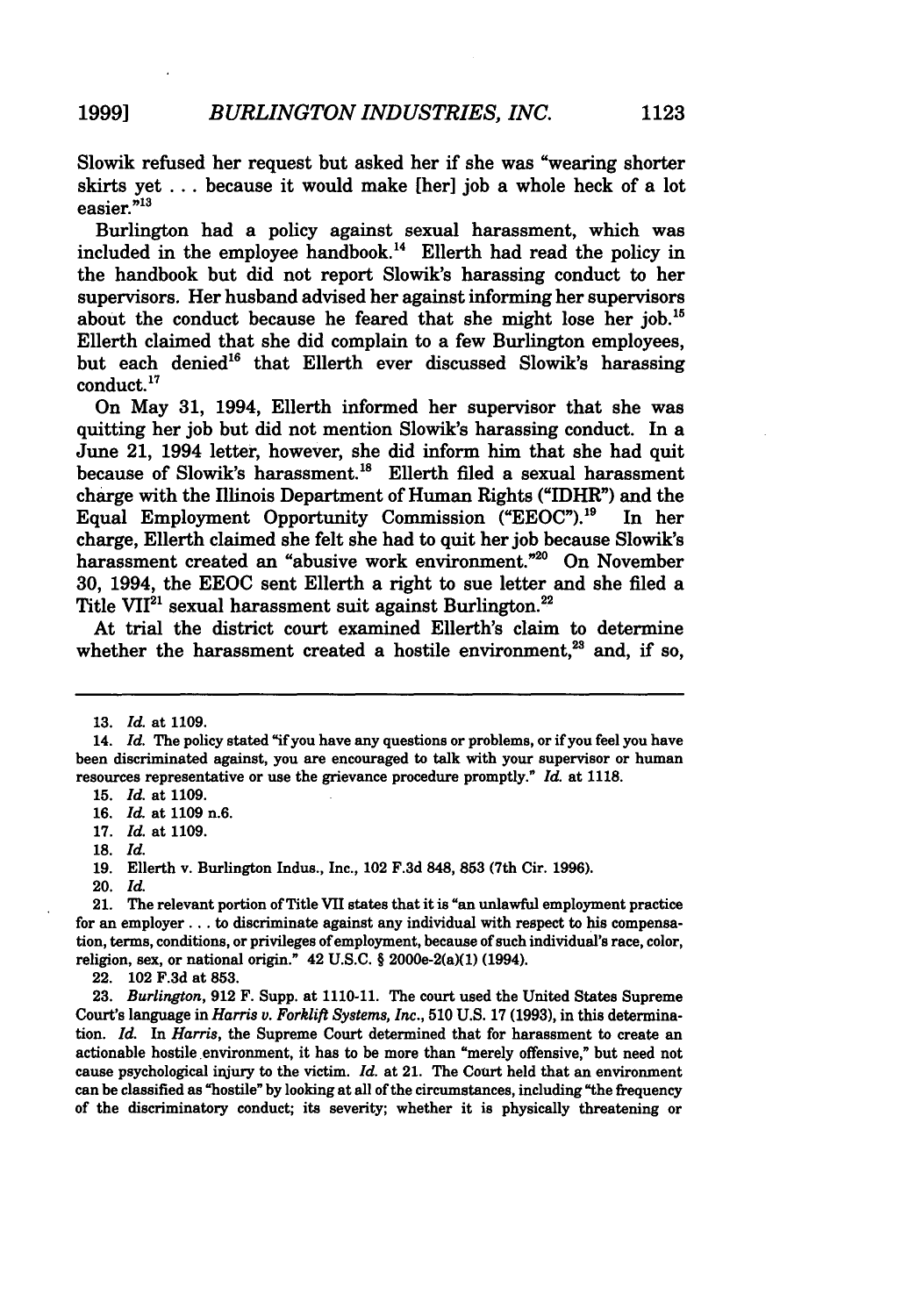whether Burlington was liable.<sup>24</sup> The court concluded that a reasonable jury could find that Slowik's conduct "materially altered the conditions of [Ellerth's] employment" and took away her right to a work environment "free from discriminatory intimidation, ridicule and insult."<sup>25</sup> The court then analyzed Burlington's liability for Slowik's The court then analyzed Burlington's liability for Slowik's harassing conduct by considering three different agency theories for employer liability.<sup>26</sup> First, the court determined that Slowik's conduct was outside the scope of employment because he was not "motivated... by a purpose to serve Burlington."<sup>27</sup> Next, the court analyzed Burlington's negligence in regard to Slowik's conduct and found that Burlington was not negligent because it had a sexual harassment policy, and Ellerth failed to use the policy.<sup>28</sup> Finally, the court found that Burlington was not liable to Ellerth on the theory that Slowik was acting on behalf of Burlington because Ellerth was "fully aware that Slowik had exceeded the bounds of his authority."29 The court granted Burlington's motion for summary judgment.<sup>30</sup>

**25.** *Id.* at 1114. The court dismissed Burlington's arguments that there were only a few incidents of harassment after December 20, **1993,** and that the harassment was not "severe or pervasive enough" because it was long distance. *Id.* at 1114-15.

- **29.** *Id.* at 1120-21.
- **30.** *Id.* at 1124. The court stated that harassment cases are unfortunate because: they strikingly illustrate that in spite of whatever social enlightenment our nation might have achieved in the wake of the civil rights movement, the various antidiscrimination laws enacted **by** Congress, and such consciousness raising events in our nation's history as the Anita Hill/Clarence Thomas hearings, the \* nation's workplaces are still filled with those who are all eager to exploit their positions of authority and act motivated **by** discriminatory animus.

*Id.* at **1123.**

humiliating, or a mere offensive utterance; and whether it unreasonably interferes with an employee's work performance." *Id.* at **23.** The Court determined that the harassment not only must be subjectively unwelcome to the particular plaintiff, but also, objectively hostile from the standpoint of a reasonable person in order to be actionable under Title **VII.** *Id.* at 22. The Court did not resolve whether the hypothetical reasonable person from whose vantage the environment should be judged may be a reasonable woman when the plaintiff is female. *Id.* at **22-23.**

<sup>24.</sup> **912 F.** Supp. at 1113-24. Prior to this discussion, the court examined the timeliness of Ellerth's complaint and held that she could not take advantage of the continuing violation doctrine, which allows time-barred complaints to be actionable if they are "related closely enough to constitute a continuing violation.'" *Id.* at **1111.** The court limited Ellerth's claim to harassing events that happened after December 20, **1993.** *Id.* at **1111-13.**

**<sup>26.</sup>** *Id.* at **1115-21.**

**<sup>27.</sup>** *Id.* at **1116-17.**

**<sup>28.</sup>** *Id.* at **1117-19.**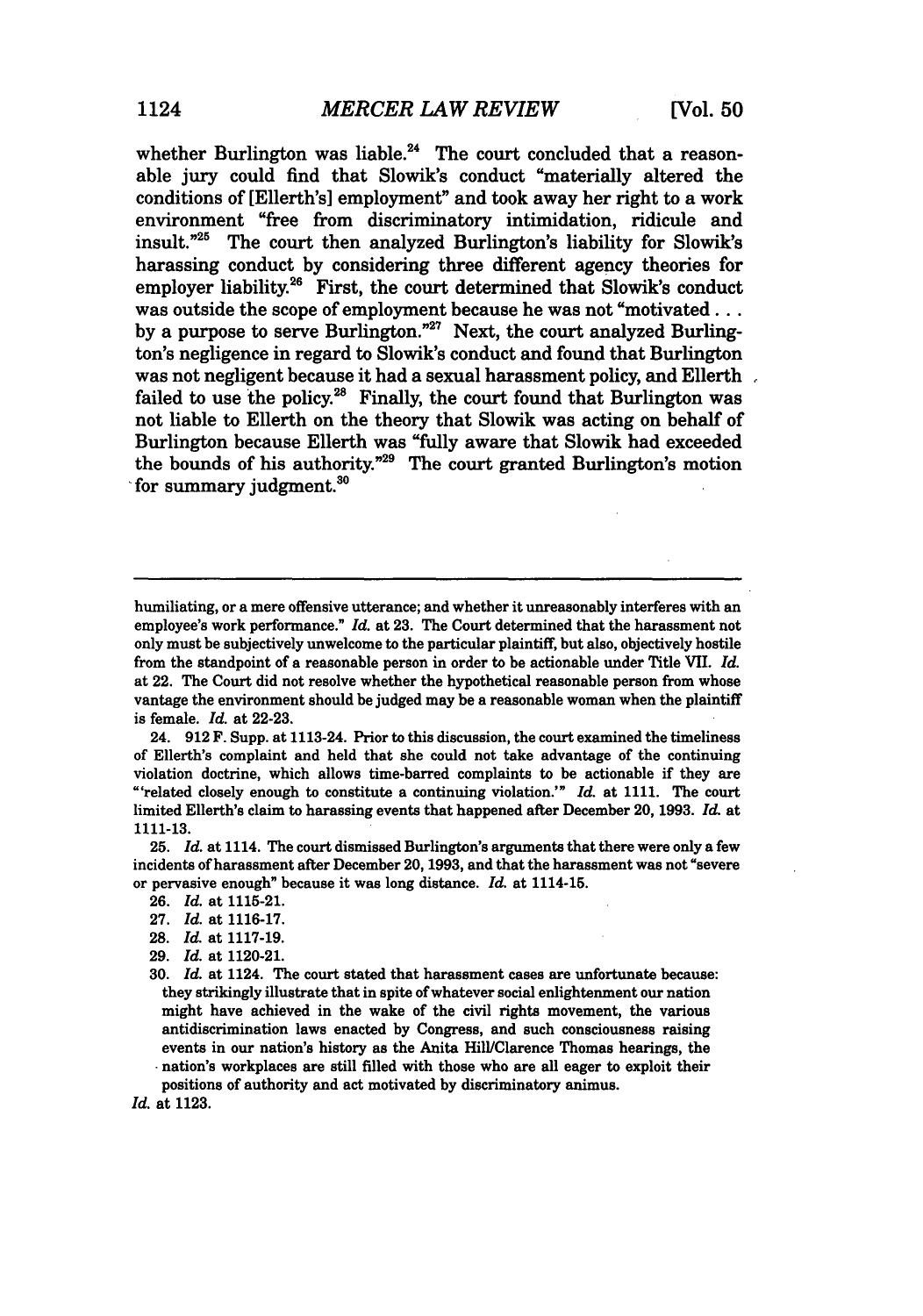Ellerth appealed, arguing the district court had misapplied the agency theories for employer liability.<sup>31</sup> The court of appeals found that Slowik's conduct was within the scope of employment, and therefore, Burlington was liable for Slowik's harassment.<sup>32</sup> The court stated that, under the common law of agency, Burlington had a duty to "monitor the supervisory employees to whom it has entrusted special powers."<sup>33</sup> The court found that Ellerth had presented enough information to survive Burlington's summary judgment motion, and it therefore reversed and remanded.<sup>34</sup>

The United States Supreme Court granted certiorari to determine when an employer can be held liable for a supervisory employee's sexual harassment that creates a hostile work environment.<sup>35</sup> The Supreme Court affirmed the court of appeals reversal, holding that an employer is vicariously liable for its supervisor's harassing conduct, subject to an affirmative defense composed of two elements.<sup>36</sup> In order to avoid liability altogether, the employer would have to prove by a preponderance of the evidence: "(a) that the employer exercised reasonable care to prevent and correct promptly any sexually harassing behavior, and (b) that the plaintiff employee unreasonably failed to take advantage of any preventive or corrective opportunities provided by the employer or to avoid harm otherwise."<sup>37</sup> Consequently, the Court found that Burlington could be vicariously liable for Slowik's conduct, but it remanded to allow Burlington to develop the facts necessary to establish the affirmative defense.<sup>38</sup>

### II. **LEGAL** BACKGROUND

Most circuit courts faced with the question have held that supervisors and other high officials cannot be held individually liable for their

**38.** *Id.* at **2271.**

<sup>31.</sup> *Burlington,* 102 F.3d at 854. Ellerth argued that her harassment claim should have been analyzed under both hostile environment and quid pro quo theories of sexual harassment. *Id.* at 854-55. The court of appeals held that Ellerth's claim did include a quid pro quo element, citing a number of occasions on which Slowik refused to give Ellerth permission for projects unless she complied with his wishes. *Id.* at 855.

<sup>32.</sup> *Id.* at 859-60. The court compared the present case with *Martin v. Cavalier Hotel Corp.,* 48 **F.3d** 1343 (4th Cir. **1995),** in which the supervisor's harassing conduct occurred mainly during working hours and in the workplace. *Id.* Although some of Slowik's conduct occurred outside of the workplace, it was in conjunction with business activities. *Id.*

**<sup>33.</sup>** 102 **F.3d** at **860.**

<sup>34.</sup> *Id.* at **863.**

**<sup>35.</sup>** *Burlington,* **118 S.** Ct. at **2262.**

**<sup>36.</sup>** *Id.* at **2270.**

**<sup>37.</sup>** *Id.*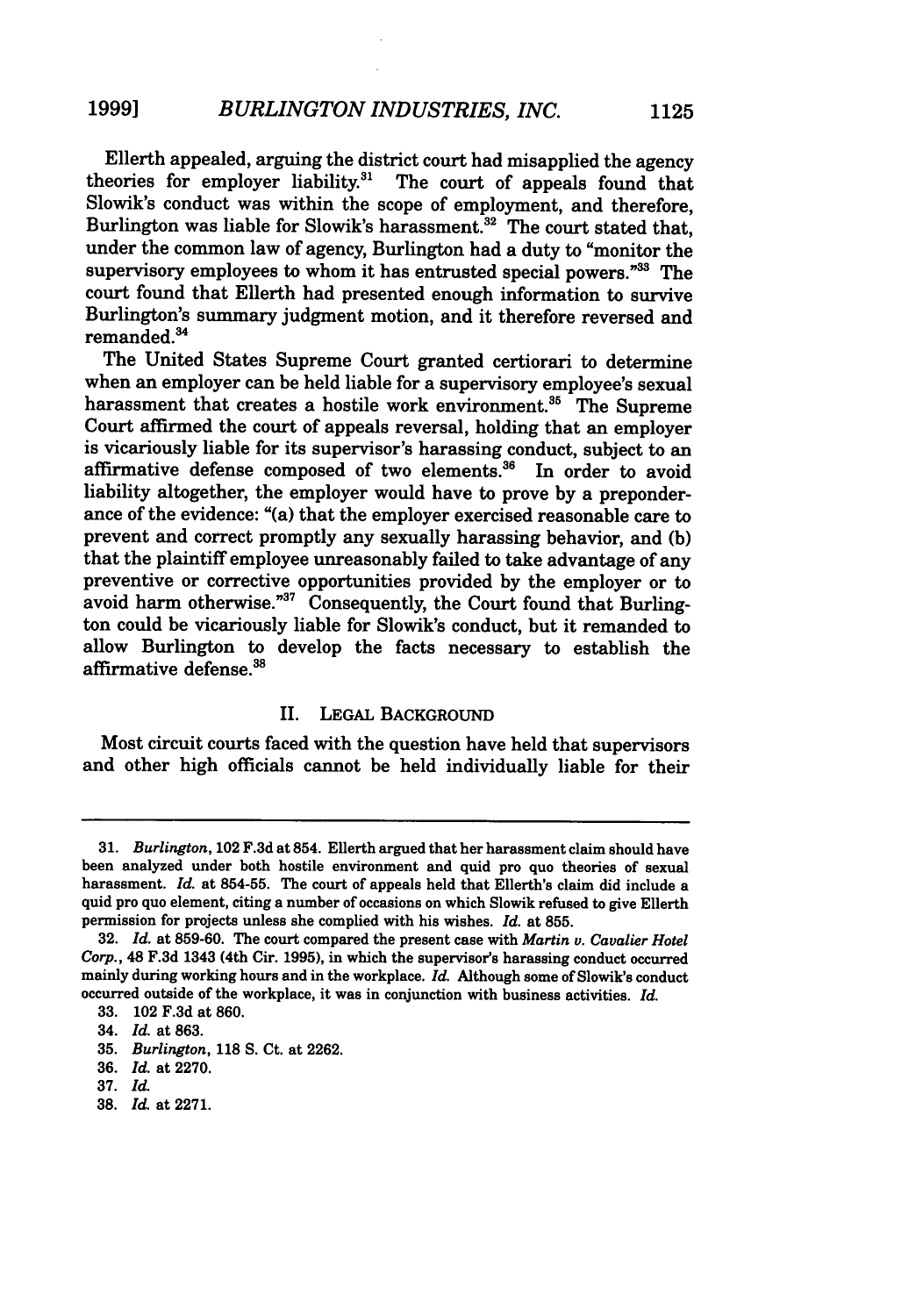harassment.<sup>39</sup> The standards governing employer liability, therefore, become crucial to recovery when the victim is harassed by a supervisor.<sup>40</sup> In *Meritor Savings Bank v. Vinson*.<sup>41</sup> the Supreme Court In *Meritor Savings Bank v. Vinson*,<sup>41</sup> the Supreme Court declined to announce particularized standards for employer liability in sexual harassment cases.<sup>42</sup> It did, however, reverse the United States Court of Appeals for the District of Columbia, which found employers could be held strictly liable for hostile environment harassment **by** a supervisory employee.<sup>43</sup> On the other hand, the Court found that even an employer with an established grievance policy who received no notice of a supervisor's harassment is not conclusively insulated from potential liability, particularly if the procedures require a complaint to be made to the alleged harasser.<sup>44</sup> Without specifying standards, the Court suggested that agency principles<sup>45</sup> should be used as a guide in the area of employer liability.<sup>46</sup>

The United States Court of Appeals for the Eleventh Circuit has expanded on the *Meritor* agency analysis and decided cases regarding employers' liability for supervisory sexual harassment. In *Sparks v.* Pilot Freight Carriers, Inc.,<sup>47</sup> for example, the Eleventh Circuit held that an employer is liable for a supervisor's conduct if the supervisor uses his authority while harassing the victim.<sup>48</sup> The court determined that the relevant question was not whether the supervisor was an agent for general purposes, but whether the supervisor had agent status respecting the activity during the harassment, or the means **by** which he

40. LEWIS, *supra* note **39.**

41. **477 U.S. 57 (1986).**

**<sup>39.</sup>** HAROLD **S.** LEWIS, JR., LITIGATING **CivIL** RIGHTS **AND** EMPLOYMENT **DISCRIMINATION CASES,** West's Employment Law Series, § **5.3** n.15 **(1996).** *Compare* Ball v. Renner, **54 F.3d** 664 (10th Cir. **1995)** *and* Paroline v. Unisys Corp., **879 F.2d 100** (4th Cir. **1989)** *with* Wathen v. General Elec., **115 F.3d** 400 (6th Cir. **1997);** Haynes v. Williams, **88 F.3d 898** (10th Cir. **1996);** Stults v. Conoco, Inc., **76 F.3d 651** (5th Cir. **1996);** *and* Williams v. Banning, **72 F.3d** 552 (7th Cir. **1995).**

<sup>42.</sup> *Id.* at **72.** The Court refused to settle the issue of employer liability because there were too many abstract factors in the record, such as whether any sexual advances were made, whether the advances were unwanted, and whether the conduct was pervasive enough to impute knowledge of the conduct to the employer. *Id.*

<sup>43.</sup> *Id.* at **72-73.**

<sup>44.</sup> *Id.*

<sup>45.</sup> *See generally* RESTATEMENT **(SECOND)** OF AGENCY §§ **219-37 (1958).**

<sup>46.</sup> **477 U.S.** at **72.** The Court looked to Congress for guidance on the issue of employer liability. In 42 **U.S.C.** § 2000e(b), Congress included agent in its definition of employer. *Id.*

<sup>47.</sup> **830 F.2d** 1554 (11th Cir. **1987).**

<sup>48.</sup> *Id.* at **1559.** In this case, the court found that Long, the supervisor, constantly reminded Sparks of his authority to terminate her employment. *Id.* at **1560.**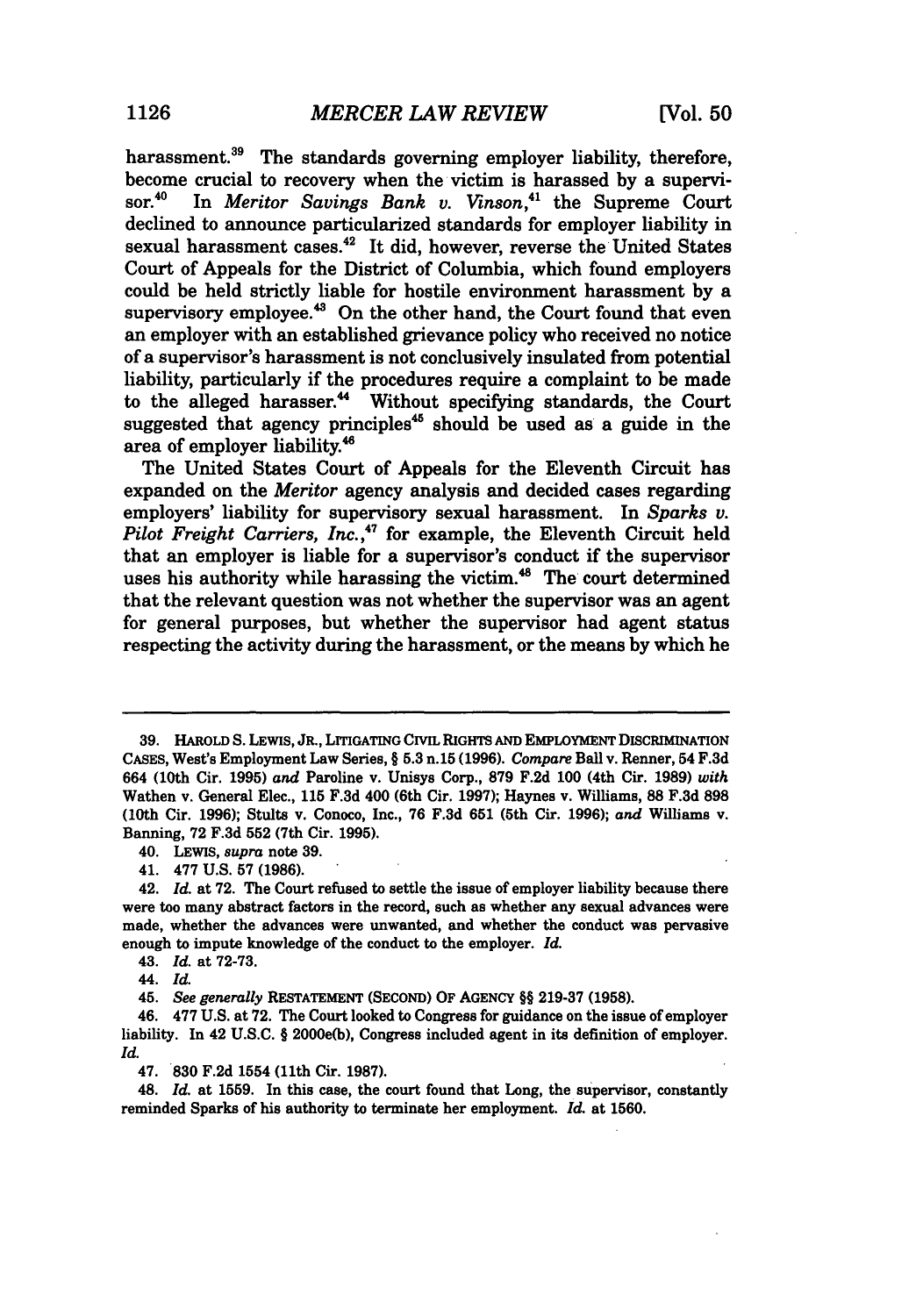harassed the victim.<sup>49</sup> In reaching this conclusion, the court looked to the EEOC's amicus brief in *Meritor*.<sup>50</sup> The EEOC had argued an the EEOC's amicus brief in *Meritor*.<sup>50</sup> employer should be directly liable for a supervisor's conduct when the "'supervisor exercises the authority actually delegated to him **by** his employer, **by** making or threatening to make decisions affecting the employment status of his subordinates.'"

In *Steele v. Offshore Shipbuilding, Inc.,52* the Eleventh Circuit distinguished an employer's liability in hostile environment harassment cases from its liability for a supervisor's or manager's "quid pro quo" sexual harassment.<sup>53</sup> The court emphasized that the *Sparks* decision, which held an employer vicariously and strictly liable, applied only to those hostile environment cases where there was also quid pro quo sexual harassment.<sup>54</sup> In *Steele*, the court determined that while an employer's liability in pure hostile environment sexual harassment cases may be vicarious, an employer can be held vicariously and strictly liable only in cases involving quid pro quo harassment.<sup>55</sup> The court found defendant not liable for its supervisor's conduct because it took immediate action once its high managerial officials had notice of the harassment.<sup>56</sup>

The United States Court of Appeals for the Eighth Circuit refused to hold an employer liable for its supervisor's offensive actionable conduct if the employer, after receiving notice, took prompt corrective action. The circuit court in *Todd v. Ortho Biotech, Inc.57* concluded that holding an employer strictly liable for its supervisor's actions discourages the employer from instituting a sexual harassment policy and investigating employees' complaints of harassment.<sup>58</sup> The court found that strict

**58.** *Id.*

<sup>49.</sup> *Id.* at **1558-60.**

**<sup>50.</sup>** *Id.* at **1559.**

**<sup>51.</sup>** *Id.* In following the **EEOC** recommendation, the court recognized that the **EEOC** proposition was not an official regulation, but was consistent with the **EEOC** guidelines found in **29** C.F.R. § 1604.11(c). *Id.* at **1559** n.8.

**<sup>52. 867</sup> F.2d 1311** (11th Cir. **1989).**

**<sup>53.</sup>** *Id.* at **1315-16.** In quid pro quo sexual harassment, "an employer alters an employee's **job** conditions as a result of the employee's refusal to submit to sexual demands." *Id.* at **1315.** In hostile environment sexual harassment, the conduct interferes with the employee's work and creates "'an intimidating, hostile, or offensive environment.'" *Id.*

<sup>54.</sup> *Id.* at **1316-17.** The court also distinguished *Huddleston v. Roger Dean Chevrolet, Inc.,* 845 **F.2d 900** (11th Cir. **1988),** as a case involving hostile environment and quid pro quo harassment. *Id.* at **1316.**

**<sup>55.</sup>** *Id.* at **1316.**

**<sup>56.</sup>** *Id.* at **1317.**

**<sup>57. 138</sup> F.3d 733, 737** (8th Cir. **1998).**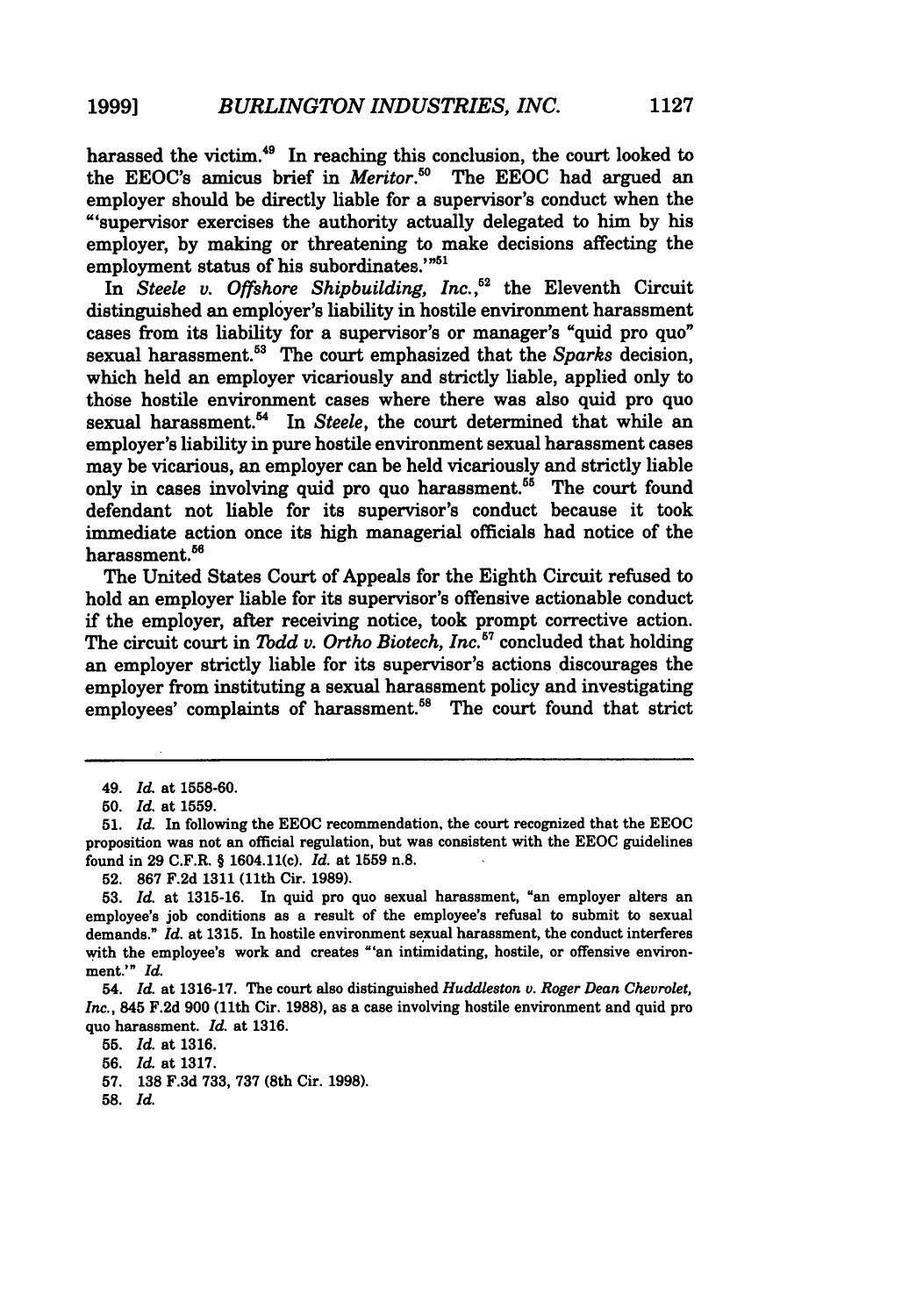liability is "inconsistent with [Title VII's] ultimate goal, which is to eliminate sex discrimination, not simply to 'point a finger at deep pockets upon the incident of harassing behavior.'"<sup>59</sup> Significantly, the court appeared to relieve defendant of liability even though plaintiff had complained of the supervisor's unlawful conduct. $60$ 

The United States Court of Appeals for the Eleventh Circuit in *Farley v. American Cast Iron Pipe Co."'* determined that an employer who does not have a harassment policy or has an ineffective policy is vicariously liable for its supervisor's acts if the conduct is "so severe and pervasive as to confer constructive knowledge."<sup>62</sup> However, an employer who has effectively disseminated its sexual harassment policy has met its obligation, and it is then up to the employee to take advantage of the remedial procedures established by the employer.<sup>63</sup> The court held that defendant had an effective and well-disseminated policy that "preclude[d] a finding of constructive knowledge regarding [its supervisor's] behavior.<sup>"64</sup> Once an employer has disseminated its antiharassment policy, it is absolutely immune from liability for its supervisor's harassment.<sup>65</sup>

There was a great deal of confusion among the courts of appeals regarding an employer's liability for its supervisor's harassing conduct. Congress had left the courts to determine the issue in light of agency law principles. The Supreme Court acknowledged this confusion in the lower courts and granted certiorari in the companion cases *Burlington* and *Faragher* to establish guidelines for employer liability.6 6

### III. RATIONALE OF THE COURT

Writing for a seven to two majority, $67$  Justice Kennedy delivered the opinion in *Burlington."* He began by reviewing the *Meritor* decision and the evolution of the distinction between quid pro quo and hostile

62. *Id.* at 1554.

67. **118 S.** Ct. at 2261. Justice Ginsburg concurred in the Court's definition of quid pro quo and hostile environment sexual harassment, as well as the Court's rule on an employer's liability for a supervisor's harassing conduct. *Id.* at 2271.

**68.** *Id.* at 2262.

<sup>59.</sup> *Id.*

<sup>60.</sup> *Id.* at 736-38.

<sup>61. 115</sup> F.3d 1548 (11th Cir. 1997).

<sup>63.</sup> *Id.* The court stated that the Eleventh Circuit "places upon the employer an obligation to make reasonable efforts to know 'what is going on' with respect to its own employees." *Id.*

<sup>64.</sup> *Id.* at 1553.

<sup>65.</sup> *Id.* at 1554.

<sup>66.</sup> *Burlington,* **118 S.** Ct. at 2262; *Faragher,* **118** S. Ct. at 2282.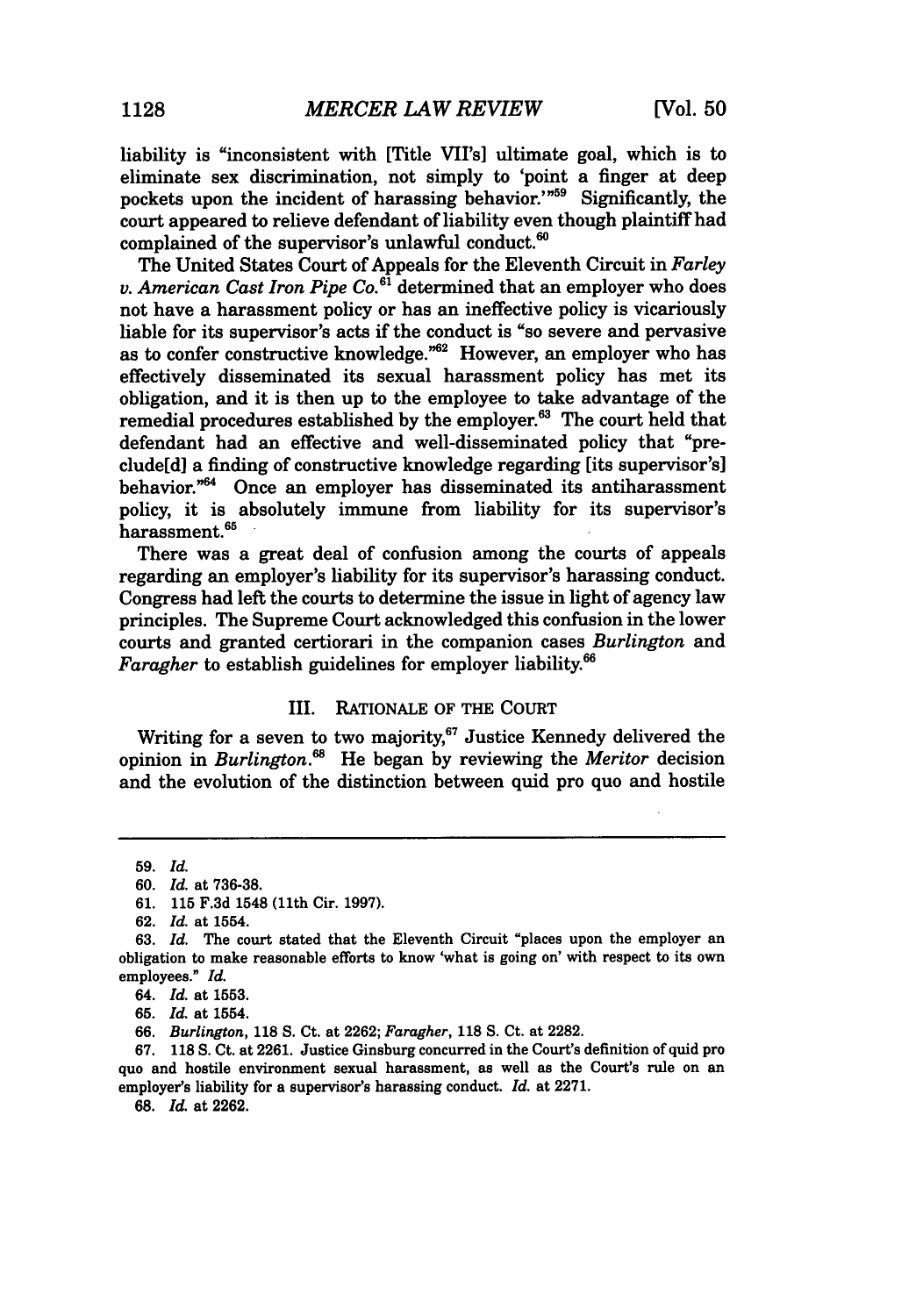environment sexual harassment.<sup>69</sup> After *Meritor*, courts of appeals began to hold employers vicariously and strictly liable for quid pro quo harassment, which caused many victims to try to frame or describe their claims as quid pro quo rather than as hostile environment sexual harassment.<sup>70</sup> In *Burlington*, the Court limited the strict liability category (while simultaneously renaming it "tangible terms")<sup>71</sup> by holding, contrary to a Second Circuit decision, $72$  that a threat to plaintiff's tangible terms of employment must be consummated for the claim to be considered one about "tangible terms" that therefore triggers strict employer liability.73

Justice Kennedy stated that the Court intended to use *Meritor* agency principles to determine Burlington's liability for hostile environment discrimination **by** a supervisor.7 " First, the Court analyzed an employer's conduct in relation to the scope of employment.<sup>75</sup> The Court determined that, in general, an employer is not liable for a supervisor's harassing conduct under the scope of employment theory because the conduct does not serve an employer's purpose.<sup>76</sup> Second, the Court looked at the "aided in agency" theory, applicable when the supervisor uses his authority to sexually harass subordinate employees.<sup>77</sup> The Court determined that the aided in agency theory requires, in addition to the employment relationship, a tangible employment action.<sup>78</sup> When the harassment results in a tangible employment action, the employer is vicariously and strictly liable because it has empowered the supervisor

**70.** *Id.*

**71.** *Id.* at **2268.**

**72.** Karibian v. Columbia Univ., 14 **F.3d 773 (2d** Cir. **1994).** The court in *Karibian* held that an employer can be liable when a higher-level supervisor uses his authority to harass a victim, regardless of internal complaint procedures or knowledge. *Id.* at **780.**

**73.** *Burlington,* 118 **S.** Ct. at **2268.** The Court determined that a tangible employment action in this case would have taken the form of a denial of a promotion or a raise. *Id.*

74. *"Id.* at **2265.**

**75.** *Id.* at **2266-67.**

**76.** *Id.* The Court acknowledged that there are circumstances in which the supervisor mistakenly believes that he is serving his employer. *See* Sims v. Montgomery County Comm'n, **766** F. Supp. **1052, 1075** (M.D. Ala. **1990)** (the supervisor believed his sexual harassment was furthering the employer's policy against promoting women). **118 S.** Ct. at **2266-67.**

**77. 118 S.** Ct. at **2268.** The Court distinguished the aided in agency rule from the apparent authority rule. *Id.* at **2267-68.** Under the aided in agency theory, the supervisor "misuse[s] actual power," whereas under the apparent authority theory, the supervisor attempts to use authority he does not have. *Id.*

**78.** *Id.* at **2268.** The Court acknowledged that there was no tangible employment action in *Burlington. Id.*

**<sup>69.</sup>** *Id.* at **2264-65.**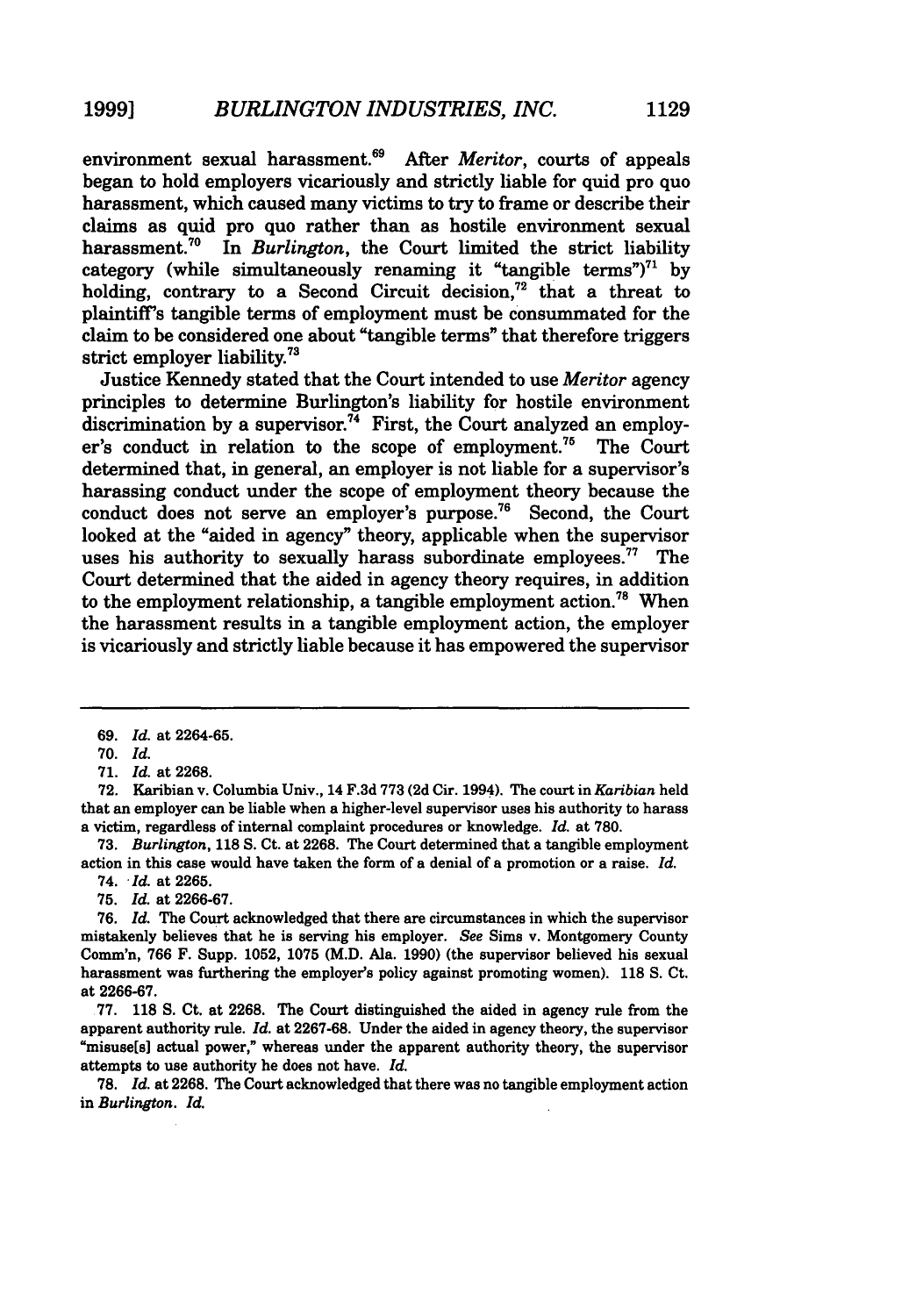to make **job** altering decisions."9 However, when no tangible employment action is taken for an employee's refusal to submit to the sexual demands, an employer's liability is less certain.<sup>80</sup>

The Court held an employer could be vicariously liable for pure hostile environment cases, like the case at hand, but recognized an affirmative defense consisting of two elements that the employer must plead and prove by a preponderance of the evidence.<sup>81</sup> The defense requires the employer to "exercise[] reasonable care to prevent and correct promptly<br>any sexually harassing behavior."<sup>82</sup> Additionally, it requires the any sexually harassing behavior. $^{82}$ employer to prove that the employee "unreasonably failed to take advantage of any preventive or corrective opportunities provided **by** the This affirmative defense is not 'applicable when the harassment results in a tangible employment action, for which liability is strict as well as vicarious.<sup>84</sup> The Court held that Burlington was vicariously liable for Slowik's hostile environment harassment but could assert the affirmative defense in subsequent proceedings on remand.<sup>85</sup>

Justice Thomas, joined **by** Justice Scalia, dissented, contending that the standard for employer liability should be as restrictive as in cases of racial harassment. $8^8$  The dissent stated that an employer should be liable only if the harassment victim proves that the employer negligently allowed the supervisor's harassing conduct to occur.<sup>87</sup> "Negligence," in turn, requires proof that the "employer knew, or in the exercise of reasonable care should have known, about the harassment and failed to take remedial action"-a test the *Burlington* majority rejected for harassment by supervisors but reaffirmed in dictum for employer liability for unlawful harassment by coworkers.<sup>88</sup>

81. *Id.* at 2270.

- 84. *Id.*
- **85.** *Id.* at 2271.

**87.** 118 S. Ct. at 2271.

**88.** *Id.* at 2272. According to Justice Thomas, Burlington was not negligent because Ellerth failed to complain about Slowik's conduct, and, therefore, Burlington had no knowledge of the harassment. *Id.* at 2273.

**<sup>79.</sup>** *Id.* at 2269. The Court drew an analogy between the ability for a coworker to break another coworker's arm and the ability for that same coworker to alter another coworker's job status. *Id.*

**<sup>80.</sup>** *Id.* The Court acknowledged that, in one view, a supervisor will always be aided by his power, while in another view, the supervisor's power may have little effect on his ability to harass employees. *Id.*

**<sup>82.</sup>** *Id.*

<sup>83.</sup> *Id.*

<sup>86.</sup> *Id.* (Thomas J., dissenting). **A** *post-Burlington* decision strongly suggests that *Burlington* liability applies to discrimination of racial harassment in the same terms as in cases of sexual harassment. *See* Deffenbaugh-Williams v. Wal-Mart Stores, Inc., **156** F.3d **581** (5th Cir. 1998).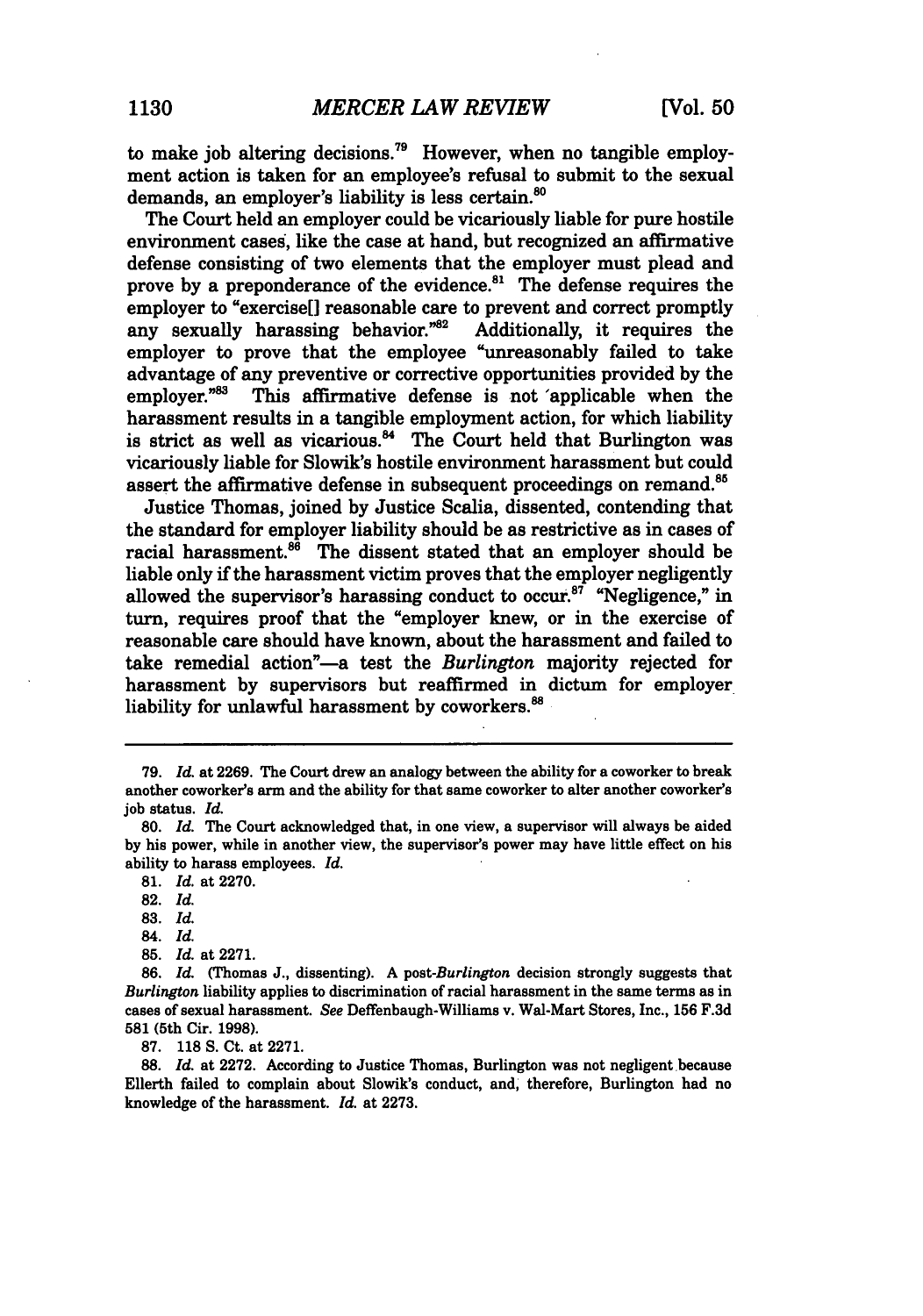### IV. IMPLICATIONS

Before *Burlington,* the EEOC and the circuit courts required employers to meet only a version of the first or second prongs of the new compound affirmative defense. In *Todd v. Ortho Biotech, Inc.*,<sup>89</sup> the Eighth Circuit held that an employer was not liable for a supervisor's sexual harassment in hostile environment cases unless the employer "'knew or should have known of the harassment yet failed to take proper remedial action."<sup>90</sup> The court determined that an employer had a complete defense once it took "timely. and appropriate remedial action" to correct the harassment; the court did not affirmatively require the employer to show that plaintiff had bypassed fair and available internal complaint procedures.<sup>91</sup>

Conversely, the Eleventh Circuit in *Farley v. American Cast Iron Pipe Co.92* permitted another employer to assert a defense against liability, even when the harassment was sufficiently pervasive to give rise to constructive knowledge, provided only that plaintiff had failed to complain under an antidiscrimination policy that was well-disseminated, comprehensive, and provided alternate methods of complaint procedures.<sup>93</sup> The court determined that once the employer disseminated such an antiharassment policy, it was absolutely immune from liability for its supervisor's harassment if plaintiff failed to invoke it, regardless of the nature of the employer's response to the complaint.<sup>94</sup>

*Burlington* appears to have changed these results, and it certainly creates additional questions. First, because the employer must meet the second as well as the first prong, the defense previously granted in cases like *Todd,* which was based solely on the employer's prompt and effective corrective action, is no longer available. This defense is no longer viable because under *Burlington,* the prospective plaintiff can effectively undermine the employer's response-based defense simply **by** utilizing, or not unreasonably failing to utilize, the employer's preventive mechanisms." Thus, in one *post-Burlington* case, the court recognized that

**<sup>89. 138</sup> F.3d 733** (8th Cir. **1998).**

**<sup>90.</sup>** *Id.* at **737.**

**<sup>91.</sup>** *Id.* The court upheld the jury's finding that Ortho took prompt corrective action after it learned of the harassing conduct, and the court subsequently dismissed the Title VII claim. *Id.* at **737-38.** Todd appealed to the Supreme Court, and it remanded the case for further consideration in light of the *Burlington* and *Faragher* cases. Todd v. Ortho Biotech, Inc., **119 S.** Ct. **33 (1998).**

**<sup>92. 115</sup> F.3d** 1548 (11th Cir. **1997).**

**<sup>93.</sup>** *Id.* at 1554.

<sup>94.</sup> *Id.*

**<sup>95.</sup>** *Burlington,* **118 S.** Ct. at **2270.**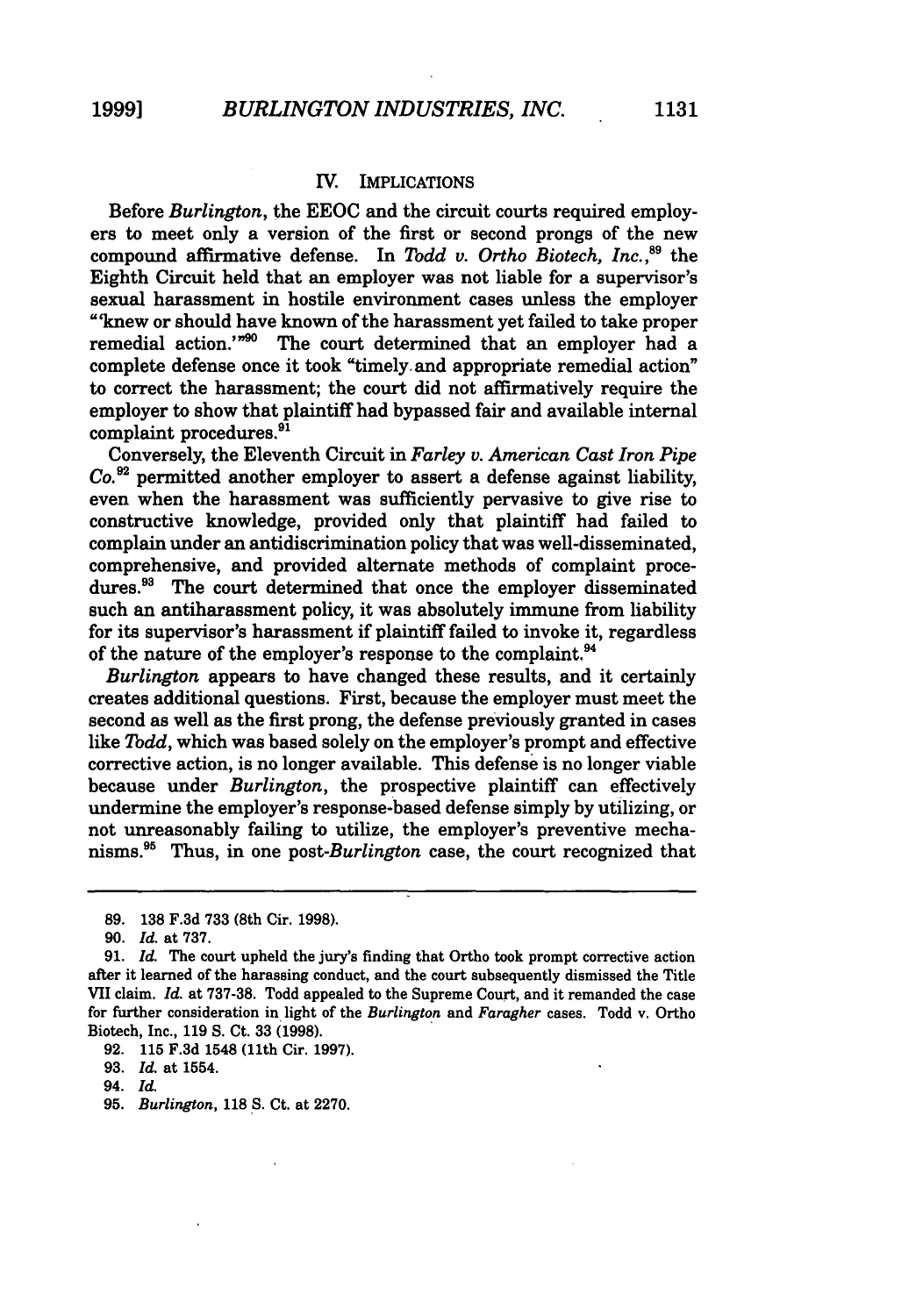an employer could no longer escape liability simply by claiming that it did not know or have reason to know of the harassment; it would also have to show the plaintiff's unreasonable failure to invoke a fair internal complaints system.96

Second, after *Burlington,* an employer may no longer assert the defense, as under *Farley,* just because plaintiff fails to utilize its discrimination policy. This result occurs because the first prong requires the employer to show that it took steps to "prevent and correct promptly any sexually harassing behavior" in addition to showing the plaintiff's unreasonable failure to use a fair complaints procedure.<sup>97</sup> This result of the *Burlington* majority's formulation of the compound defense, to some degree, cuts against its stated policy of encouraging employers to institute harassment policies.<sup>98</sup> Of course, the employer will still have a practical incentive to institute such policies, for they will usually provide the company with notice of unlawful conduct that in turn can lead to appropriate corrective action. This procedure can limit, but no longer eliminate, the employer's liability for damages.

Third, does the first prong require the employer to *"prevent and correct*" its supervisor's unlawful conduct?<sup>99</sup> The few court decisions after *Burlington* are split on this issue. Some *post-Burlington* decisions have required the employer to take only preventive actions to meet the first prong of the affirmative defense.'0° After *Burlington,* however, other lower courts have required the employer to take both preventive and corrective measures.<sup>101</sup> In one post-Burlington decision, the court

100. *See* Jones v. USA Petroleum Corp., 20 F. Supp. 2d 1379, 1386 (S.D. Ga. 1998) (finding an employer's requirement that employees read and sign a copy of its sexual. harassment policy "effectively promulgated" the policy); Sconce v. Tandy Corp., 9 F. Supp. 2d 773, 778 (W.D. Ky. 1998) (holding an employer can effectively disseminate its harassment policy by including it in the employee handbook); Nuri v. PRC, Inc., 13 F. Supp. 2d 1296, 1308 (M.D. Ala. 1998) (finding that employee awareness **"of** the policy is so crucial to having a policy that is effective").

101. *See* Marsicano v. American Soc'y of Safety Eng'rs, No. 97 **C** 7819, 1998 WL 603128, at \*7 (N.D. Ill. Sept. 4, 1998) (finding an employer had successfully met the first prong by instituting a sexual harassment policy, meeting with the harasser after the complaint was lodged, and reassigning the victim to minimize her contact with the harasser); Hollis v. City of Buffalo, 28 F. Supp. 2d 812, 821 (W.D.N.Y. 1998) (analyzing the first prong of the defense as two separate components-prevention and correction); Lancaster v. Sheffler Enters., 19 F. Supp. 2d 1000, 1003 (W.D. Mo. 1998) (holding that "[slimply forcing all new employees to sign a policy does not constitute 'reasonable care'" to prevent and correct the

*<sup>96.</sup> See* Vandermeer v. Douglas County, 15 F. Supp. 2d 970, 980-81 **(D.** Nev. 1998) (finding that the employer had to meet both prongs of the affirmative defense to escape liability).

<sup>97. 118</sup> **S.** Ct. at 2270.

**<sup>98.</sup>** *Id.*

<sup>99.</sup> *Id.* (emphasis added).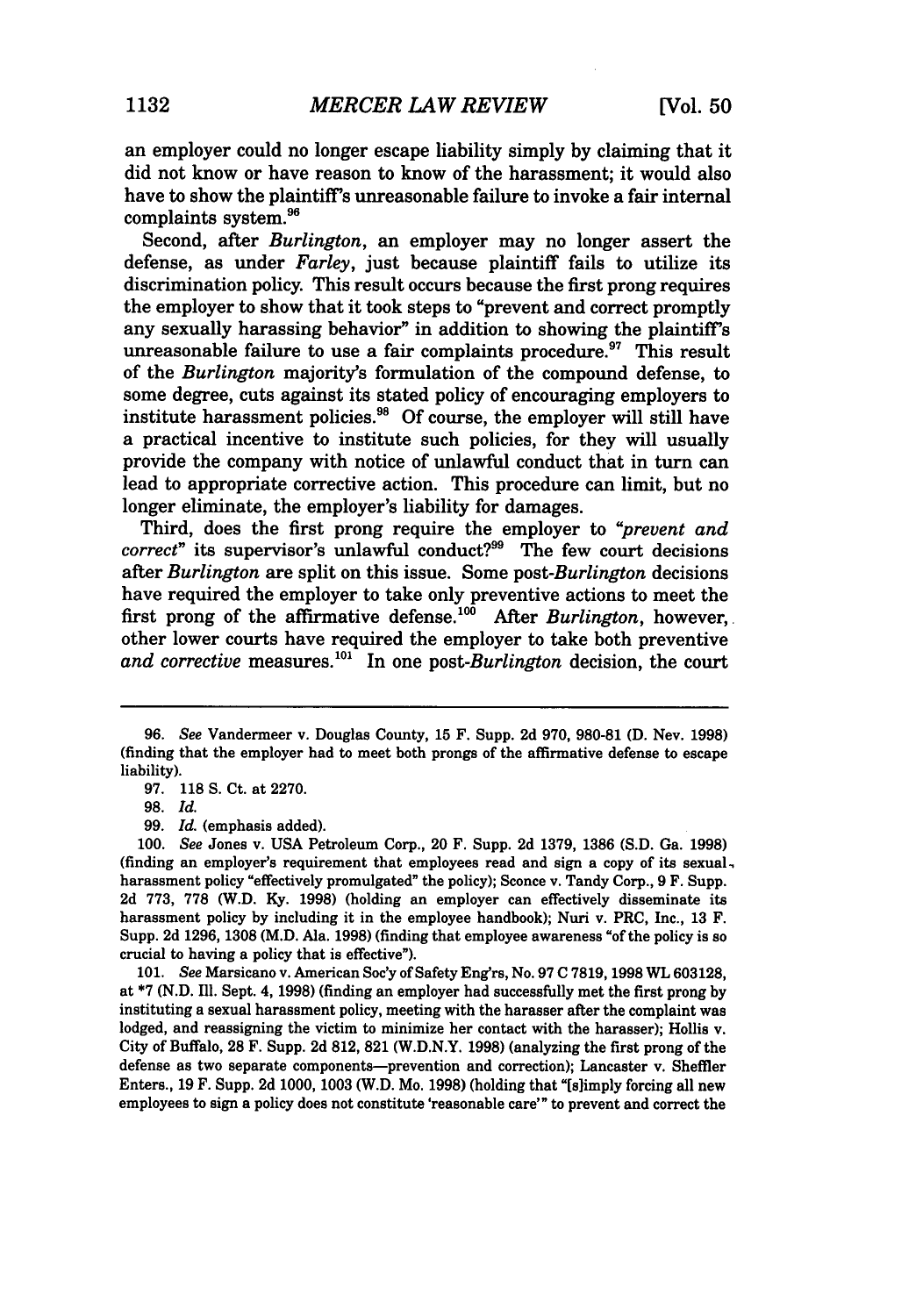explicitly held that an employer must take action to both prevent and correct the harassment-formerly, prevention alone sufficed in that circuit. $102$  Perhaps employers should now sometimes be required to prove only prevention, not correction. After all, an employee's unreasonable failure to complain of harassment--which the employer will have to prove under the Supreme Court's second prong-makes it unlikely that the employer will have received the notice it needs to take steps to "correct" its supervisor's conduct unless it happened to receive that notice informally through the grapevine. At least in cases where an employer receives no formal or informal notice of the harassment, courts may find that it has met the first prong simply by having taken reasonable steps to "prevent" harassment through a well-disseminated antiharassment policy.

Fourth, what actions must an employer take to "prevent" the harasser's conduct? Most *post-Burlington* decisions require employers to effectively disseminate their sexual harassment policies by having employees read and sign a copy of the sexual harassment policy,  $^{103}$  by posting the sexual harassment policies,<sup>104</sup> or by including the harassment policy in the employee handbook.<sup>105</sup> The procedures must also provide alternative avenues to complain of harassing conduct, so that employees will not be deterred by having to complain directly to a harassing supervisor.<sup>106</sup> One post-Burlington court, however, suggested that issuing a policy was not enough to prevent sexual harassment. **<sup>1</sup> 07**

Fifth, what does an employer have to do to "correct" the unlawful conduct of its supervisor? One *post-Burlington* case determined that the employer's immediate confrontation of the alleged harasser was sufficient to meet the first prong of the affirmative defense.<sup>108</sup> Another

harassment); Brandrup v. Starkey, No. **CIV** 97-1208-KI, **1998** WL 943301, at \*10 **(D.** Or. Sept. 8, 1998) (finding that a complaint procedure requiring the victim to complain to her harasser does not constitute "reasonable care" to correct the harassment).

<sup>102.</sup> *See Nuri,* 13 F. Supp. 2d at 1307-08 (finding that the employer's actions to prevent the harassment were not enought to meet the first prong of the affirmative defense).

<sup>103.</sup> *See* Jones, 20 F. Supp. 2d at 1385.

<sup>104.</sup> *See* Corcoran v. Shoney's Colonial, Inc., 24 F. Supp. 2d 601, 606 (W.D. Va. 1998).

<sup>105.</sup> *See* Duran v. Flagstar Corp., 17 F. Supp. 2d 1195, 1200-01 (D. Colo. 1998); Speight v. Albano Cleaners, Inc., 21 F. Supp. 2d 560, 562 (E.D. Va. 1998); *Sconce,* 9 F. Supp. 2d at 778; *Marsicano,* 1998 WL 603128, at **\*7.**

<sup>106.</sup> *See Nuri,* 13 F. Supp. 2d at 1307-08.

<sup>107.</sup> *See Lancaster,* 19 F. Supp. 2d at 1003 (finding that simply requiring employees to sign a sexual harassment policy was not enough to meet the first prong).

<sup>108.</sup> *See Corcoran,* 24 F. Supp. 2d at 606 (finding that the employer's act of confronting the harasser was sufficient to correct the harassment). *But see Hollis,* **28** F. Supp. **2d** at **821-23** (holding that the employer's confrontation of the harasser in February **1992** after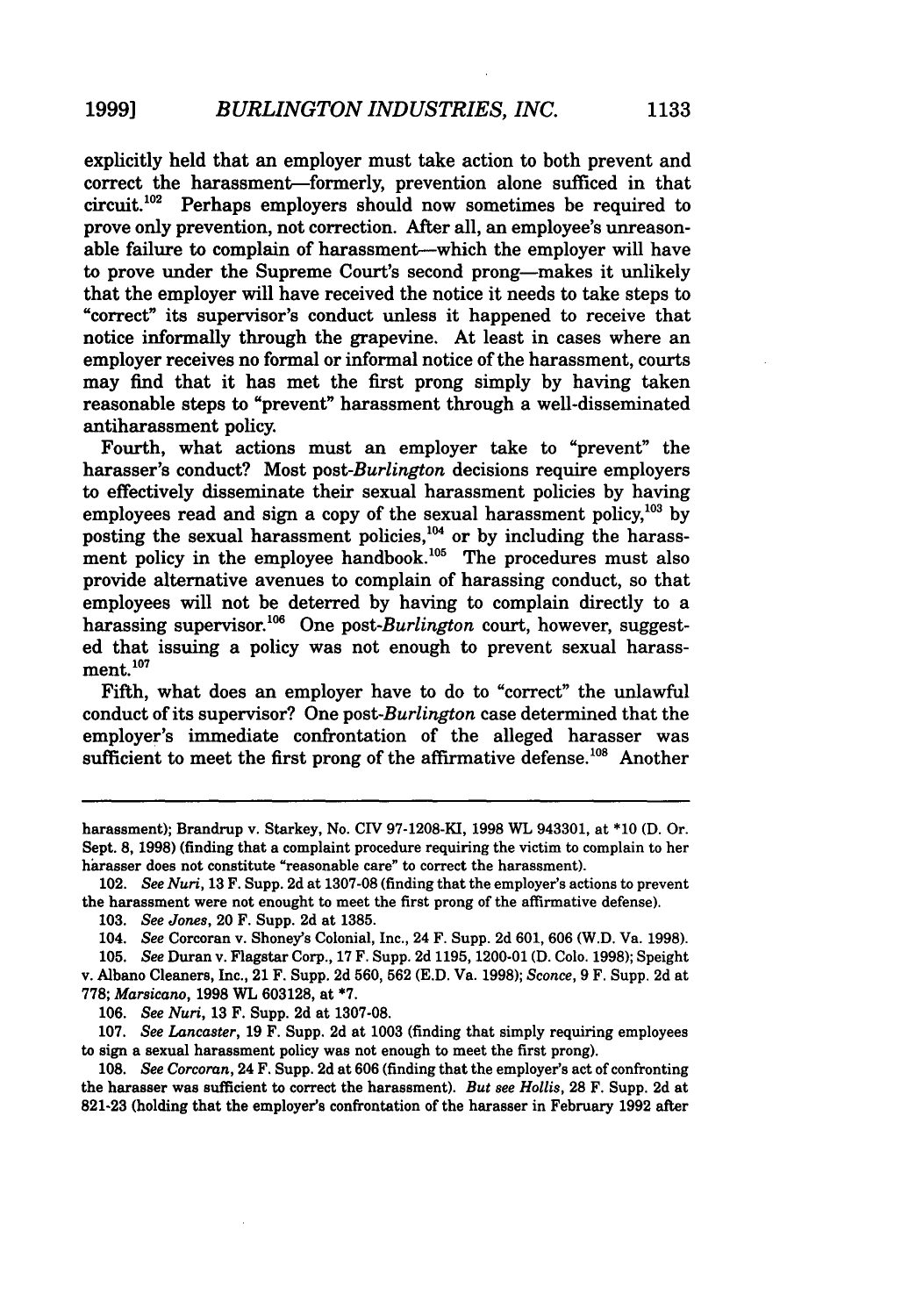employer met the first prong of the defense by meeting with the harasser after the complaint was lodged and reassigning the victim to minimize her contact with the harasser.<sup>109</sup> Yet another case held that an employer's instruction to the victim requiring her to complain of the harassment to her harasser was not sufficient to correct the unlawful conduct.<sup>110</sup> On this issue, *Burlington* does nothing to clarify the maze of disparate fact-sensitive holdings in the previous decisions of the lower courts.

Sixth, can the employer prevail on the second prong by showing that an employee unreasonably failed to avail herself of "corrective" opportunities, even though she did take advantage of "preventive" measures? One court has held that an employer met the second prong when the employee failed to take advantage of the corrective measures taken by an employer, even when she had invoked its preventive measures."' In *Marsicano v. American Society of Safety Engineers,* the court held that an employer met the second prong of the defense because the employee did not follow through with her complaint and take advantage of the reassignment offered to her by her employer.<sup>112</sup>

Seventh, what constitutes an employee's *unreasonable* failure to take advantage of an employer's preventive actions? A few courts after *Burlington* have found that an employee who failed to complain to the designated authorities acted unreasonably.<sup>113</sup> However, if the employee failed to complain because the employer had not taken steps to make her aware of its harassment policy, she was not acting unreasonably.<sup>114</sup> Has an employee who failed to complain because of fear of repercussions acted unreasonably? Some *post-Burlington* decisions have held that an employee's fear of repercussions from her harasser does not justify her silence.<sup>115</sup> Does an employee's delayed complaint constitute an unreasonable failure? Courts after *Burlington* have held that an

- 112. *Id.*
- 113. *See Duran,* 17 F. Supp. 2d at 1203; *Speight,* 21 F. Supp. 2d at 564.
- 114. *See Nuri,* 13 F. Supp. 2d at 1307.

it received notice in December 1991 or January 1992 was not timely enought to meet the first prong).

<sup>109.</sup> *See Marsicano,* 1998 WL 603128, at **\*7.**

<sup>110.</sup> *See Brandrup,* 1998 WL 943301, at \*10.

<sup>111.</sup> *See Marsicano,* **1998** WL 603128, at **\*7-8.**

<sup>115.</sup> *See Jones,* 20 F. Supp. 2d at 1386 (holding that a generalized fear is not "reasonable grounds" to justify an employee's failure to complain); *Sconce,* **9** F. Supp. **2d** at **778** (holding that an employee's fear alone is not an excuse for her failure to follow the complaint procedure).